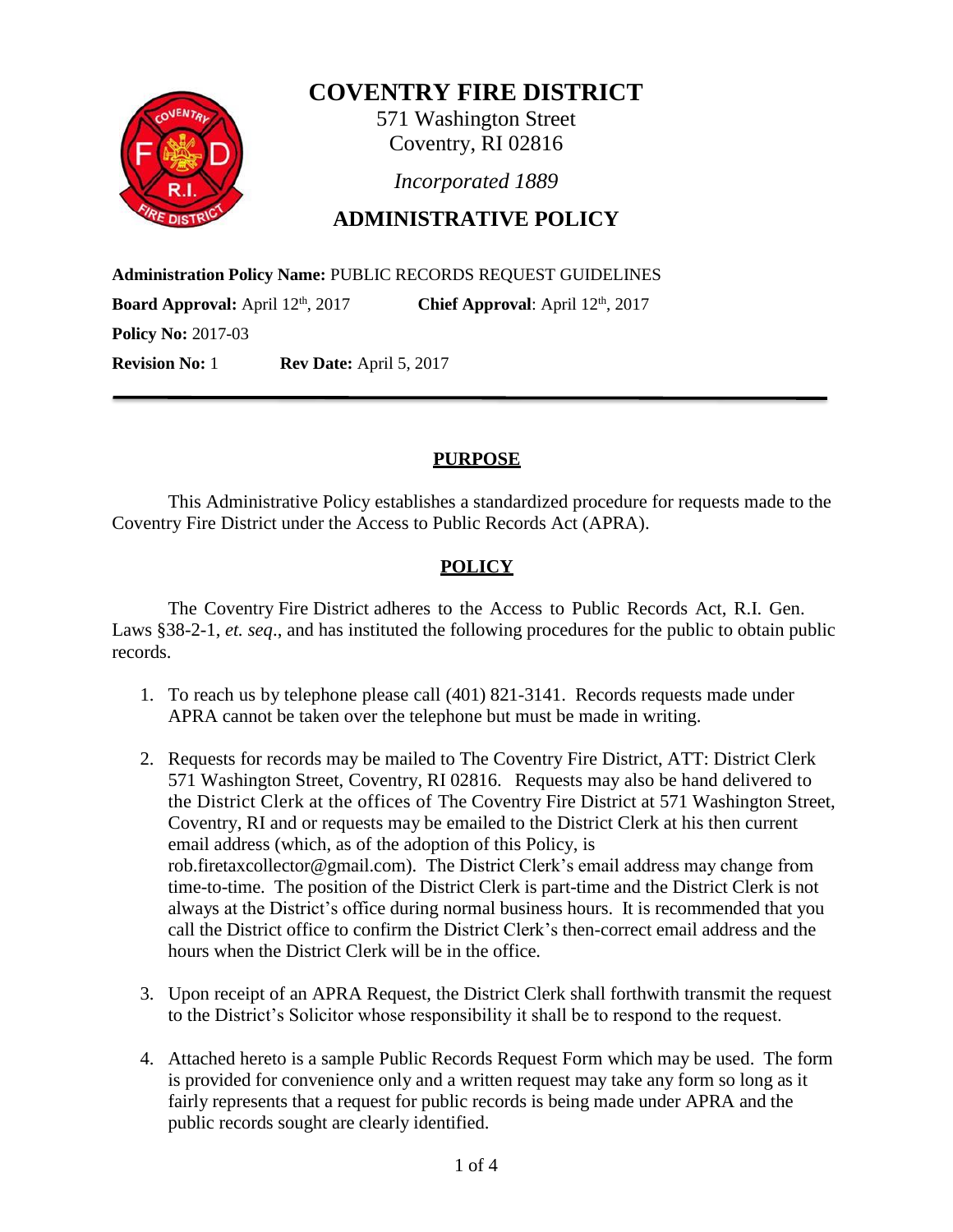- 5. One is not required to provide identification or the reason you seek the information, and your right to access public records will not depend upon providing identification or reasons.
- 6. In order to ensure that you are provided with the public records you seek in an expeditious manner, unless you are seeking records available pursuant to the Administrative Procedures Act or other documents prepared for or readily available to the public, we ask that you complete the Public Records Request Form located at the front desk, or on our website, www.riag.ri.gov or otherwise submit your request in writing. If you are seeking documents available pursuant to the Administrative Procedures Act or other documents prepared for or readily available to the public and do not wish to submit a written request, you must contact an attorney in the Open Government Unit to make your request.
- 7. You may also obtain a copy of the Attorney General's Guide to Open Government, which can be found at: http://www.riag.ri.gov (then proceed to the link entitled "Open" Government").
- 8. Please be advised that the Access to Public Records Act allows the District ten (10) business days to respond, which can be extended an additional twenty (20) business days for "good cause." We appreciate your understanding and patience.
- 9. If you believe that you have been denied access to public records, you have the right to file a review petition with the Attorney General. You may also file a lawsuit in Superior Court.
- 10. The Coventry Fire District is committed to responding to APRA request public records in an expeditious and courteous manner.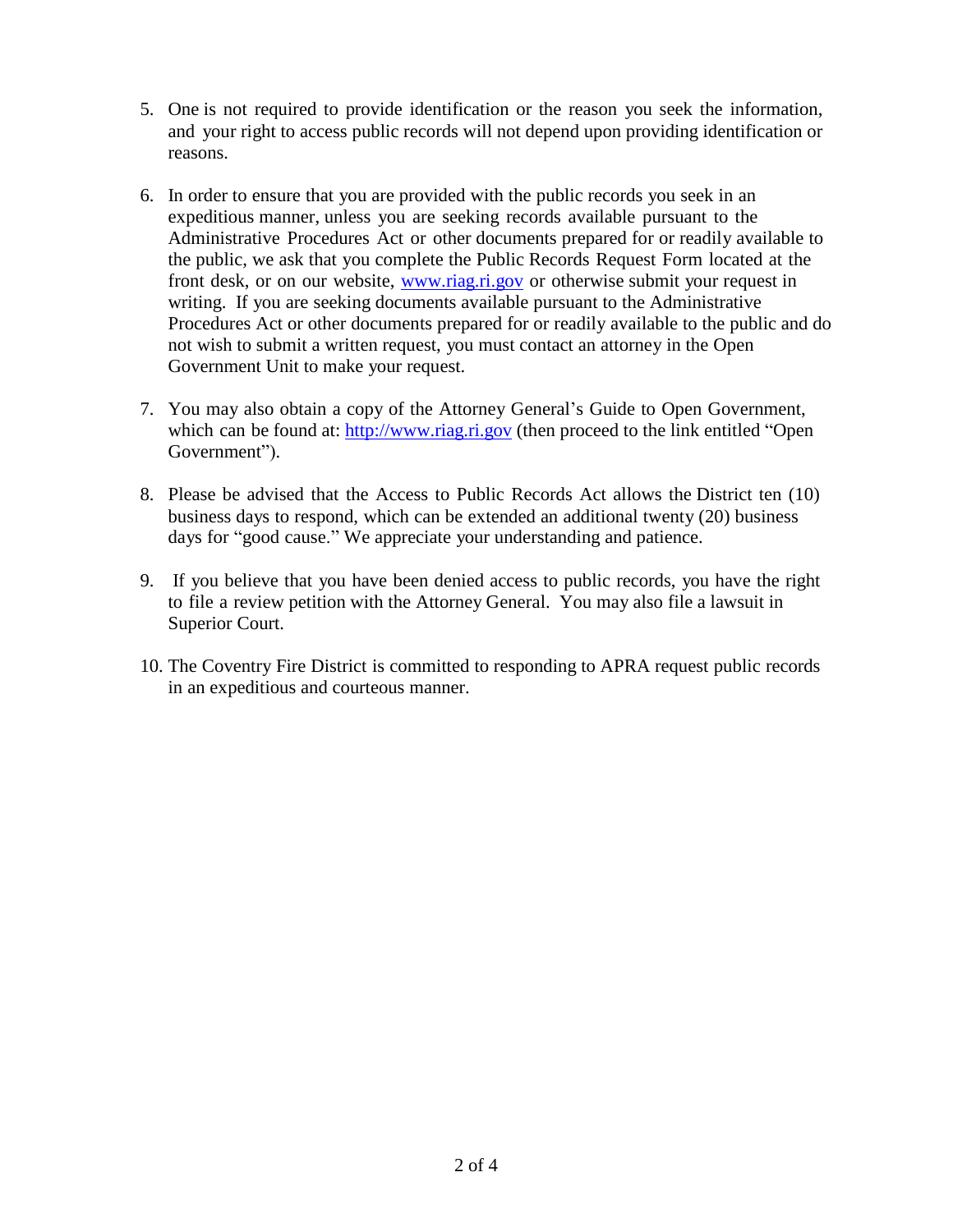# The Coventry Fire District ATT: District Clerk 571 Washington Street, Coventry, RI 02816

# PUBLIC RECORDS REQUEST FORM UNDER THE ACCESS TO PUBLIC RECORDS ACT

|                             | Date: 20 Request Number: 20 Request Number: 20 Request Number: 20 Request Number: 20 Request Number: 20 Request Number: 20 Request Number: 20 Request Number: 20 Request Number: 20 Request Number: 20 Request Number: 20 Requ |
|-----------------------------|--------------------------------------------------------------------------------------------------------------------------------------------------------------------------------------------------------------------------------|
|                             |                                                                                                                                                                                                                                |
|                             |                                                                                                                                                                                                                                |
|                             |                                                                                                                                                                                                                                |
|                             |                                                                                                                                                                                                                                |
|                             | If possible, do you wish to receive your response by email? $($ $)$ Yes $($ $)$ No                                                                                                                                             |
|                             | NOTE: THOSE REQUESTING FORMS SHOULD KEEP A COPY OF THIS                                                                                                                                                                        |
| PUBLIC RECORDS REQUEST FORM |                                                                                                                                                                                                                                |
|                             | <b>Requested Records</b>                                                                                                                                                                                                       |
|                             |                                                                                                                                                                                                                                |

[Please be as specific as possible]